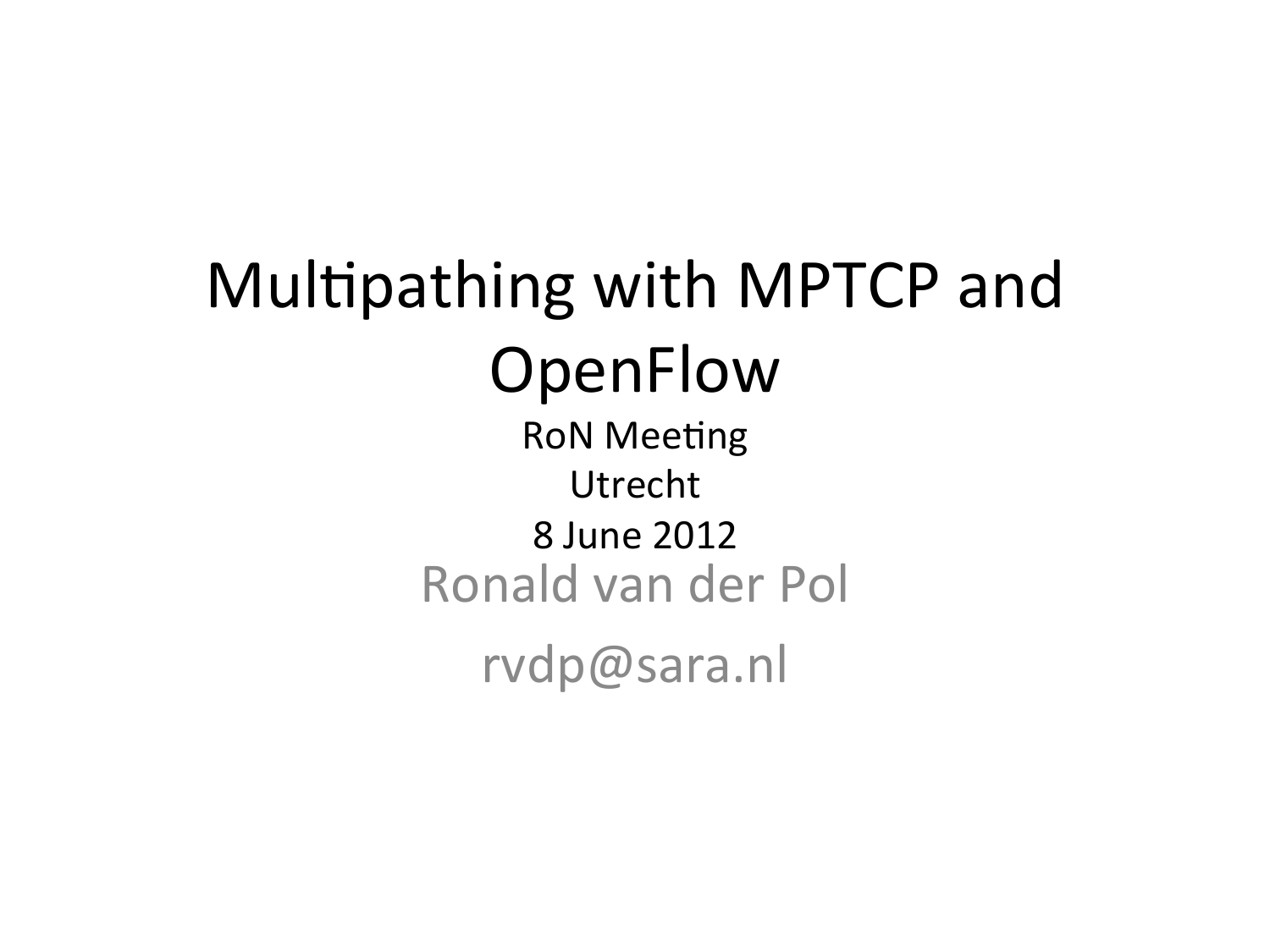## Demonstration at GLIF and SC12

- Partners:
	- Caltech
	- iCAIR
	- SURFnet/SARA
- International OpenFlow testbed
	- OpenFlow
	- $-$  Multipath TCP
	- Ethernet OAM (IEEE 802.ag) monitoring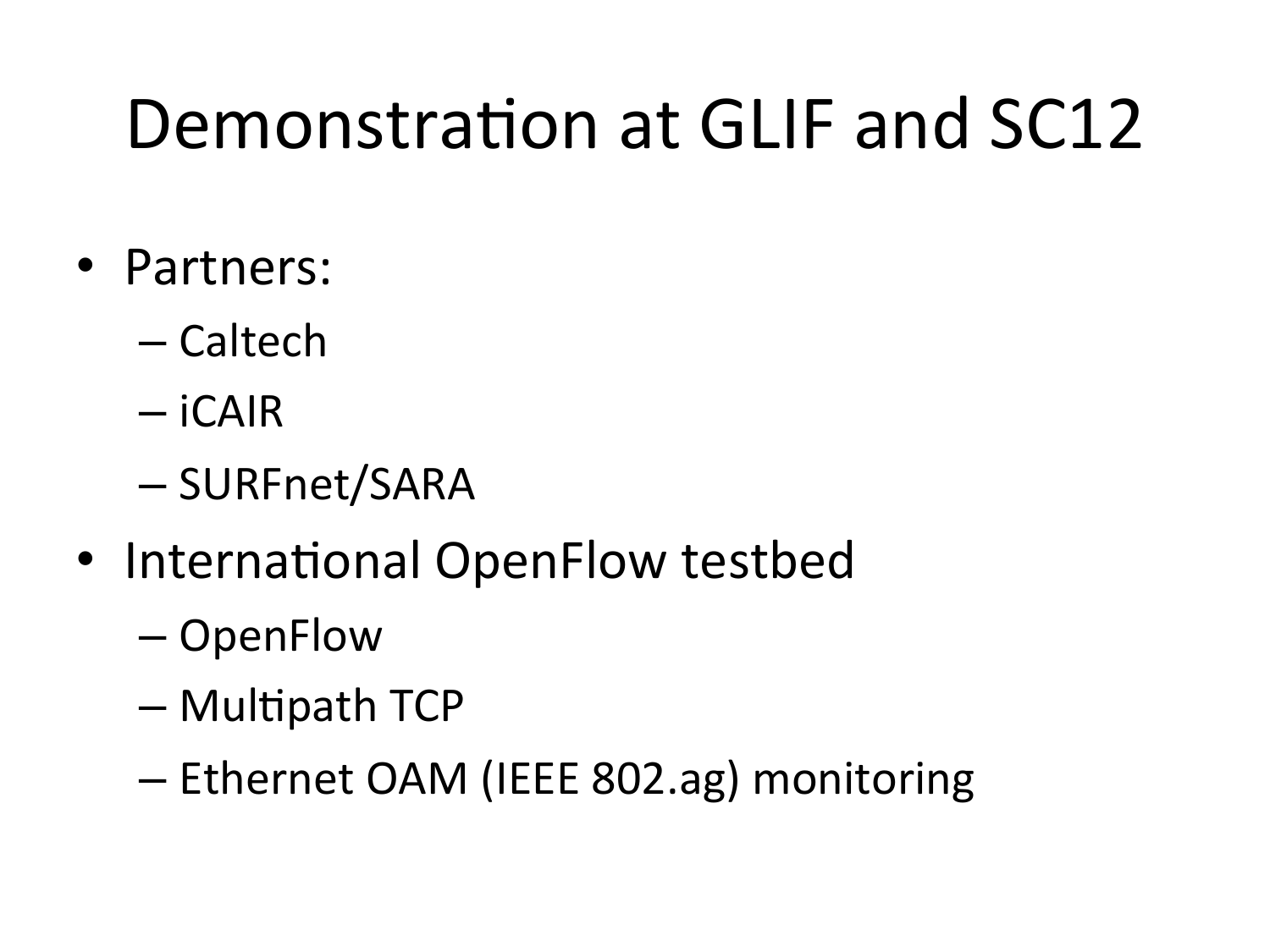# Why multipathing?

- Network needs to keep up with data tsunami
	- $-$  Exponential increase in e-science data and data transfers
	- Need for a world-wide e-science infrastructure
	- Huge data streams between data centres
- Reaching the limit of cost effective use of fiber capacity
- Just the next step in parallellism
	- $-$  Storage  $\rightarrow$  RAID
	- Computing  $\rightarrow$  multi-core
	- $-$  Servers  $\rightarrow$  Grid & Cloud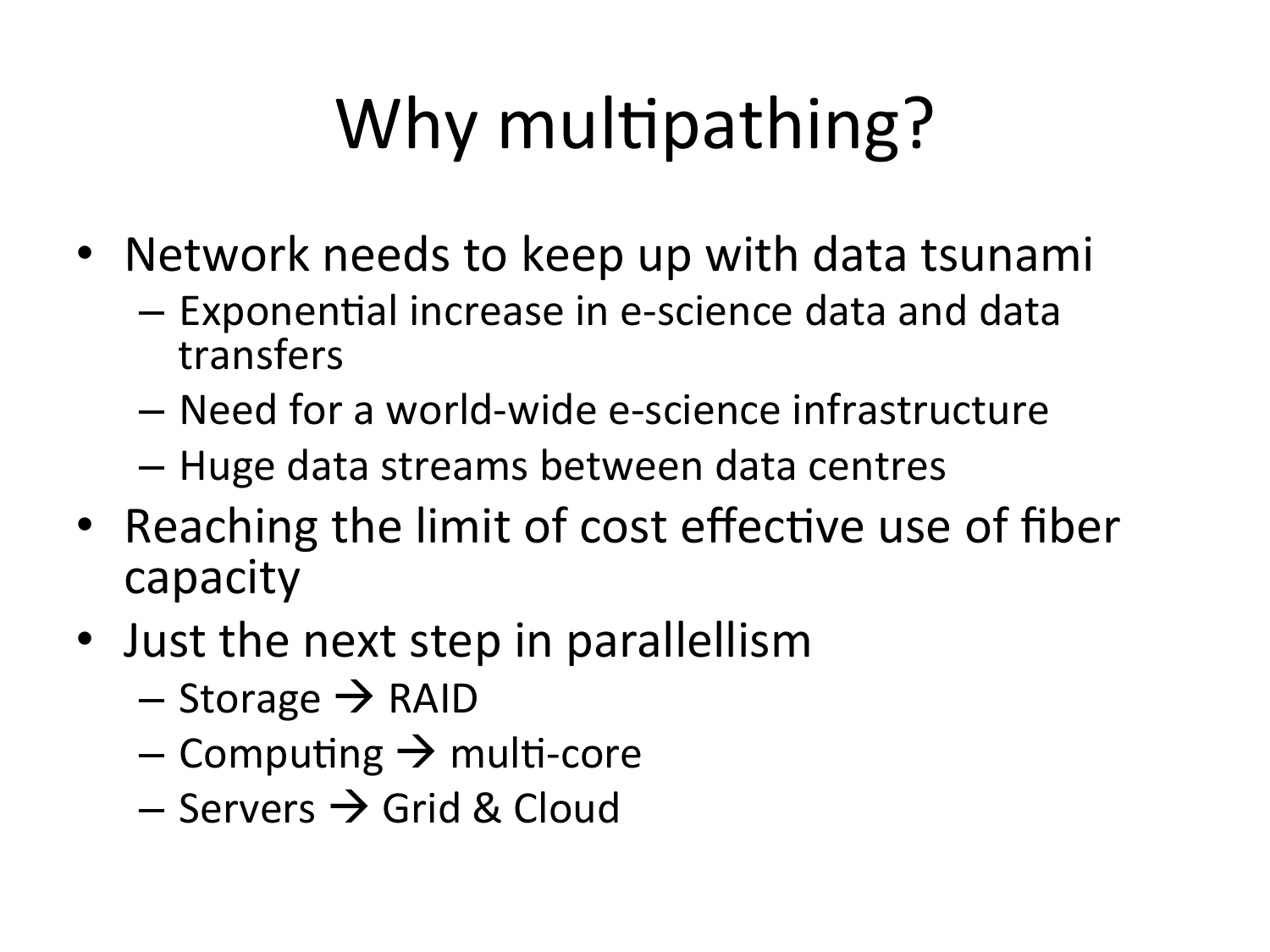### Price Drop in Data Sequencing

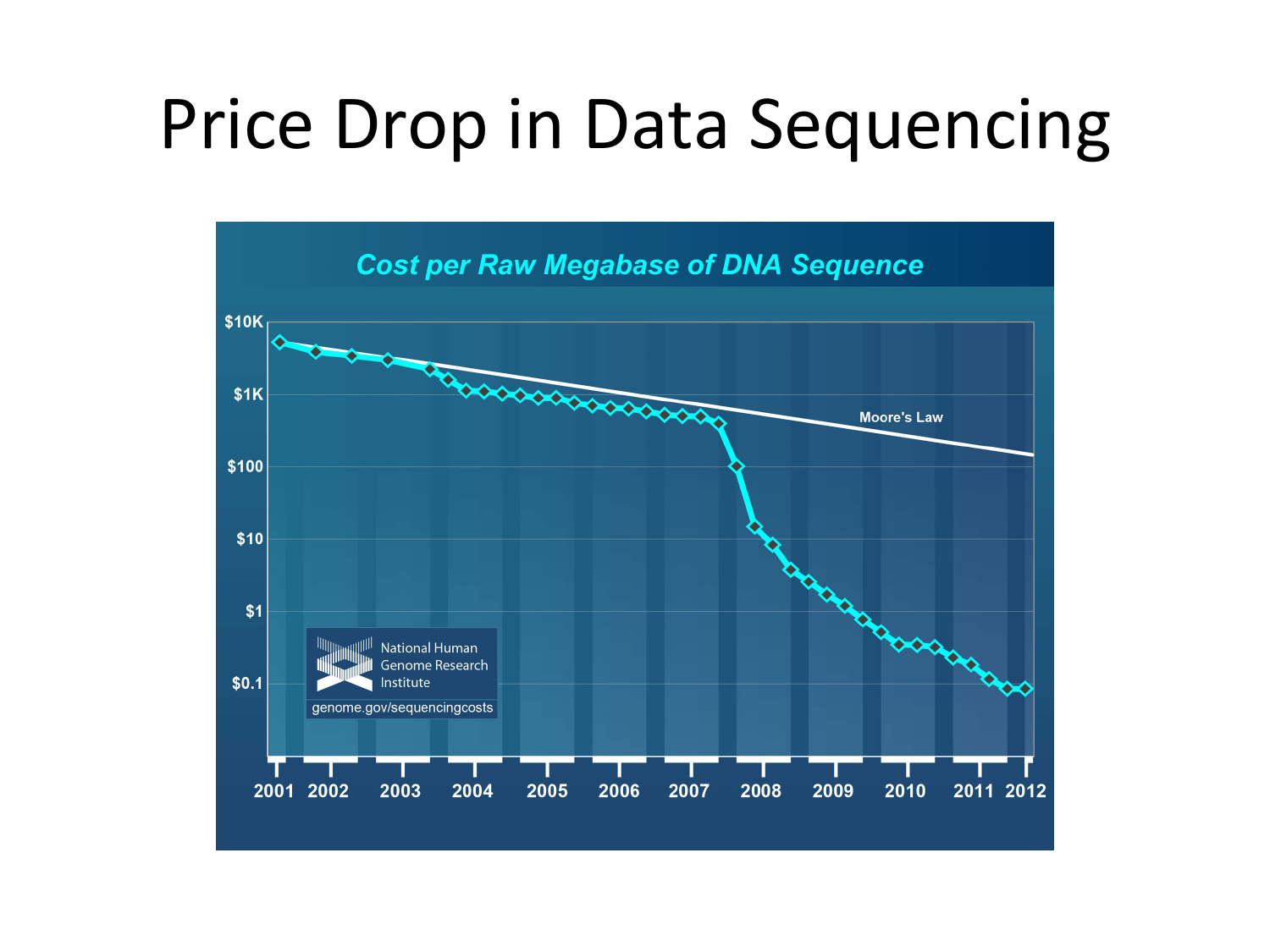#### Genome Sequencing Data Explotion



Genome Online Database, DOE, USA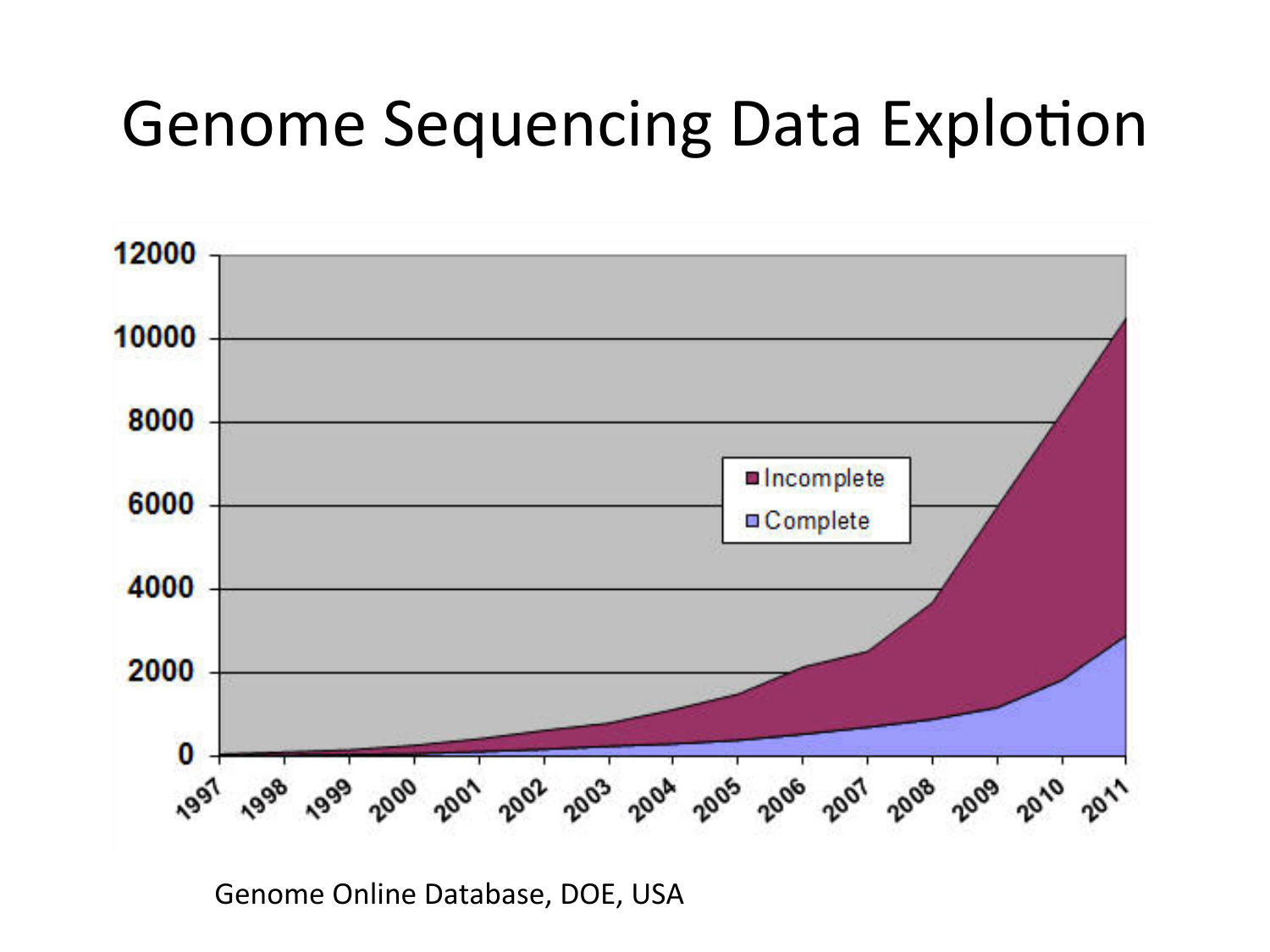#### E-Science Data Centre Infrastructure

- We need to work on a world-wide e-science storage, computing & visualisation infrastructure
- Economy of scale (like Google, Amazon, Yahoo!, etc.)
- Cloud services like Amazon, but with the scientist in control over the data
	- $-$  Scientist decides where (which country) to store the data
	- $-$  Scientist decides if data is transferred to computing or VMs are moved to the data
- Big data streams between the data centres only
- Data transfers towards end-user limited by number of pixels of screen (everything in the cloud, only results are show on the scientist screen)
- Jointly operated as one operational domain (KISS!)
	- Centralised OpenFlow based Traffic Engineering (like Google)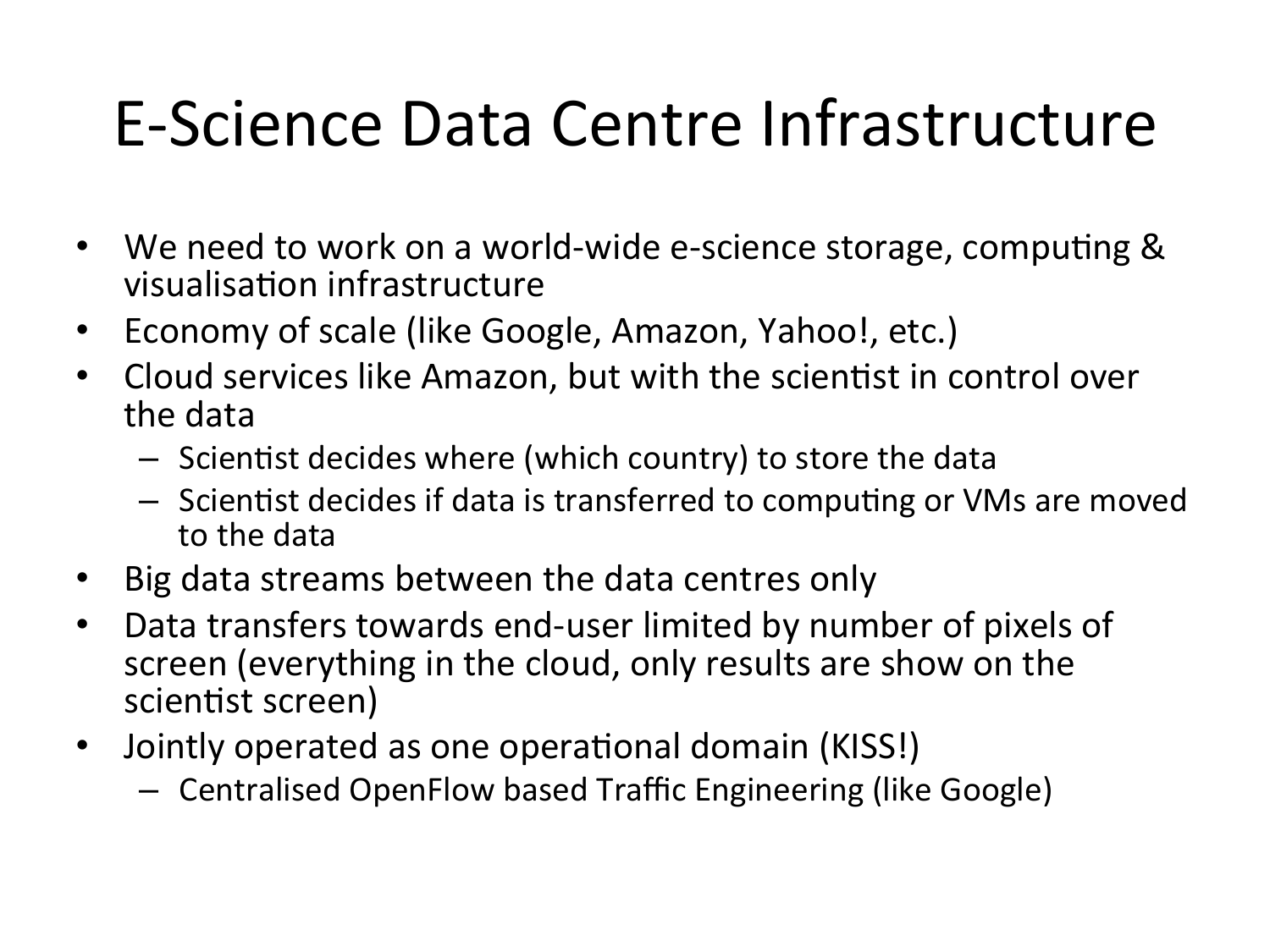## Data Centres and Multipathing

- Big data centres (Google, Amazon, Yahoo!) already moved to clos/fat-tree topologies with massive multipathing
	- $-$  Clouds, Hadoop clusters, etc with large data streams between the servers
- Protocols for data centre multipath topologies
	- IETF TRILL & IEEE 802.1aq (SPB)
		- No spanning tree used
		- Topology exchange via IS-IS
		- Simultaneous use of multiple links
	- Cisco FabricPath
	- Juniper QFabric
	- Brocade VCS
	- NVGRE, VXLAN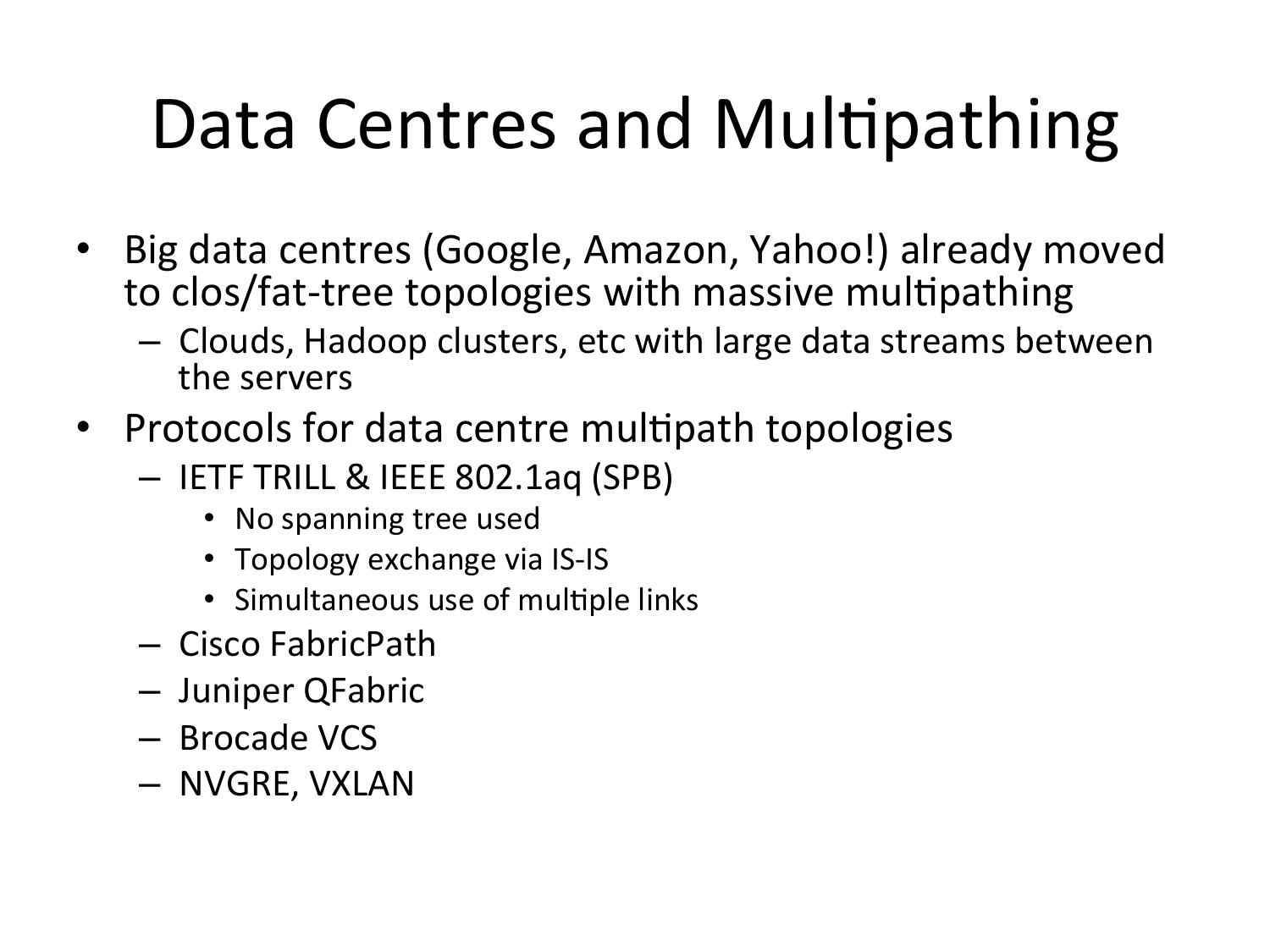#### 4 paths between server pairs

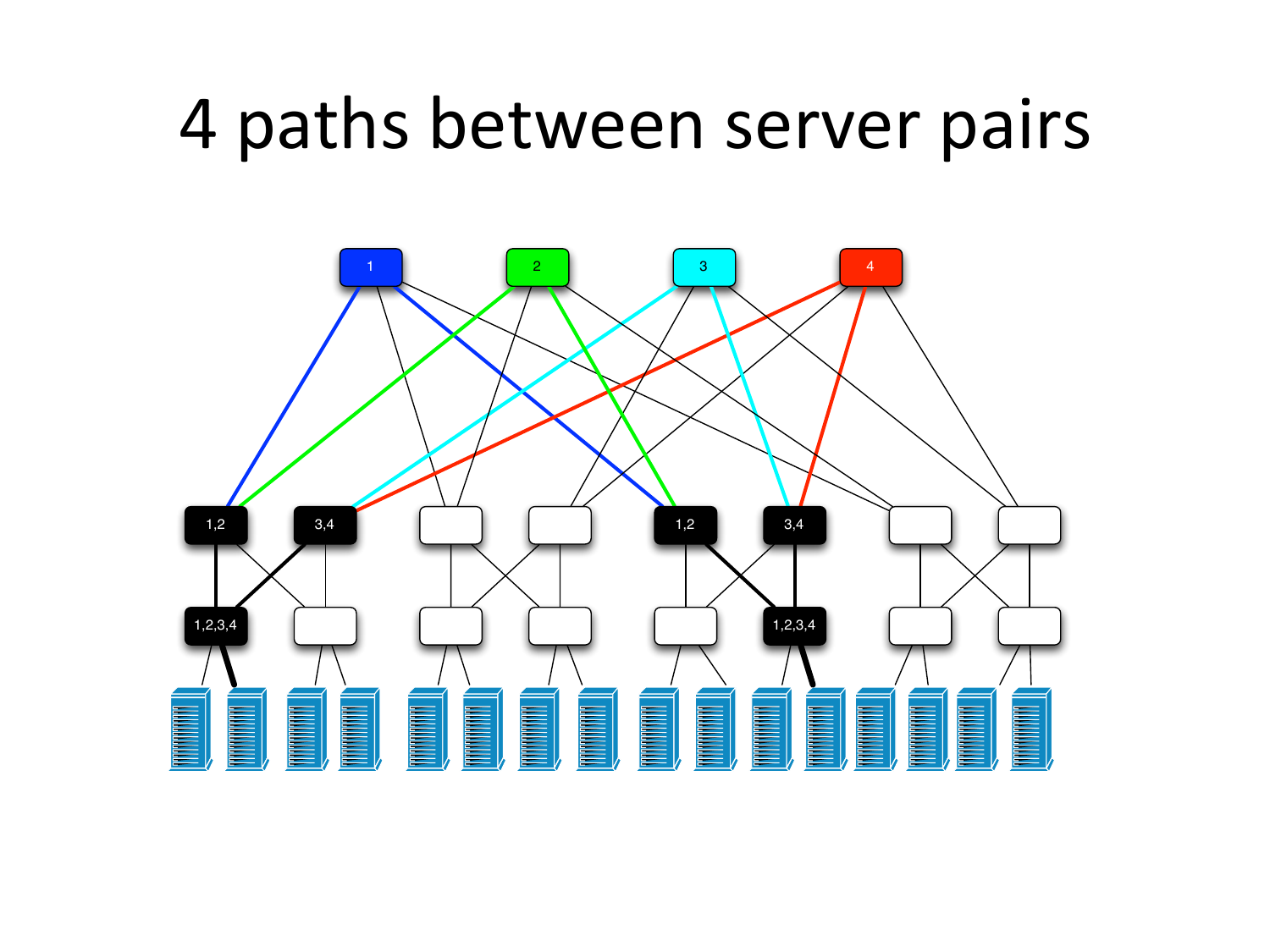## **Fiber Capacity**

- Reaching the limit of fiber capacity
	- $-$  Modern modulation technologies reach the Shannon limit
	- $-$  Tradeoff between bandwidth, reach, spectral efficiency and cost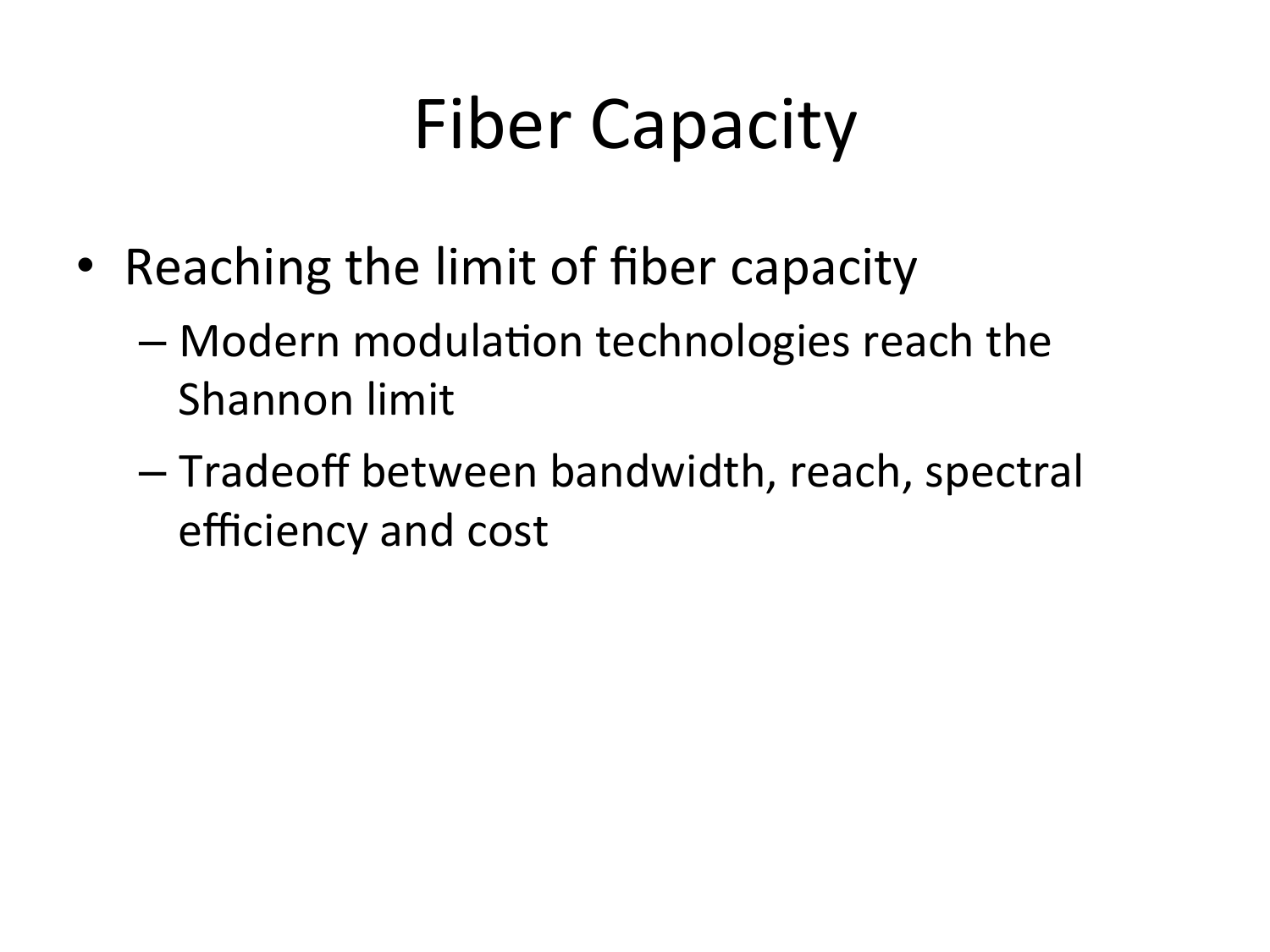#### Shannon Limit

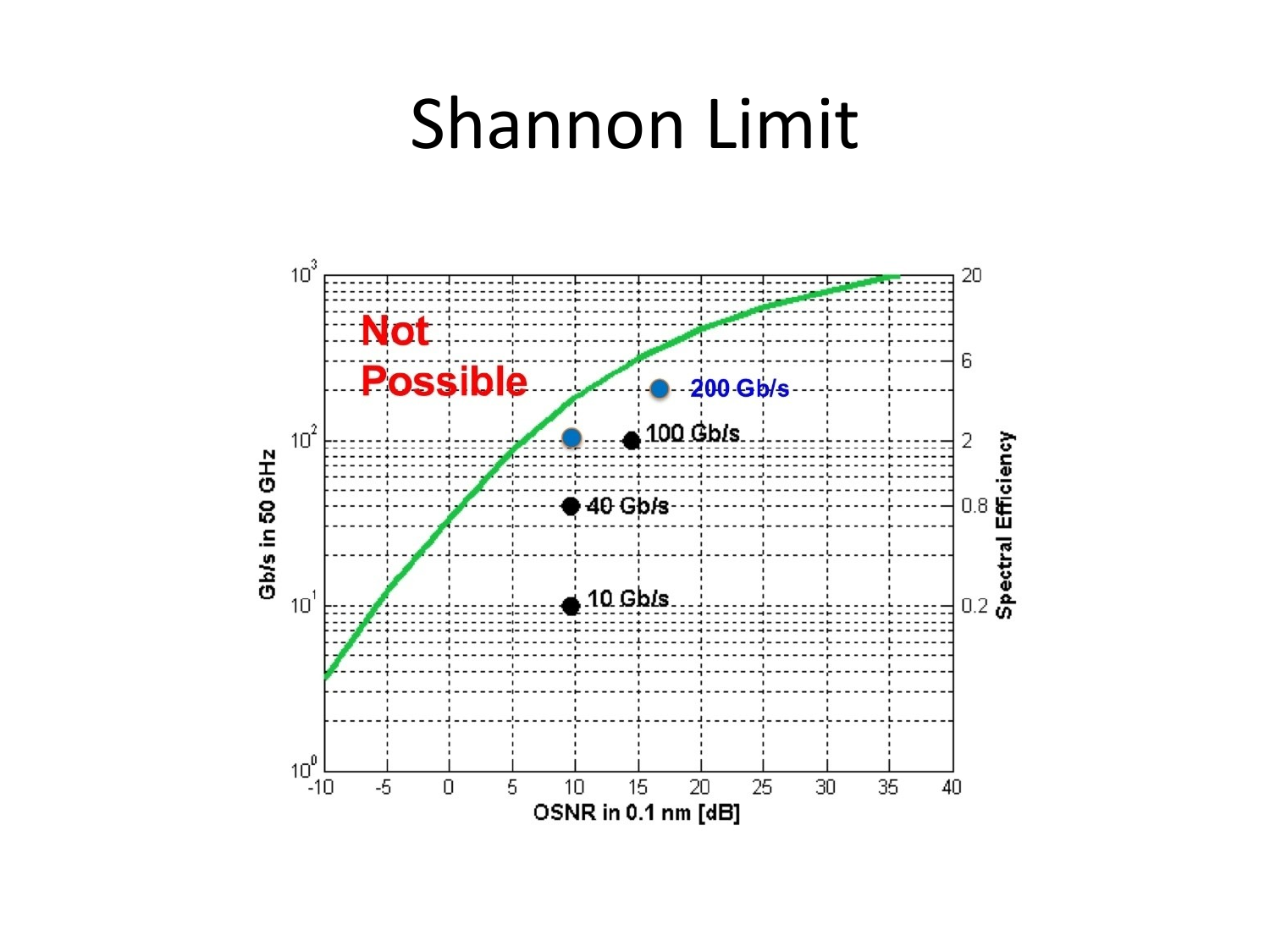### Multiple Disks, Cores & NICs

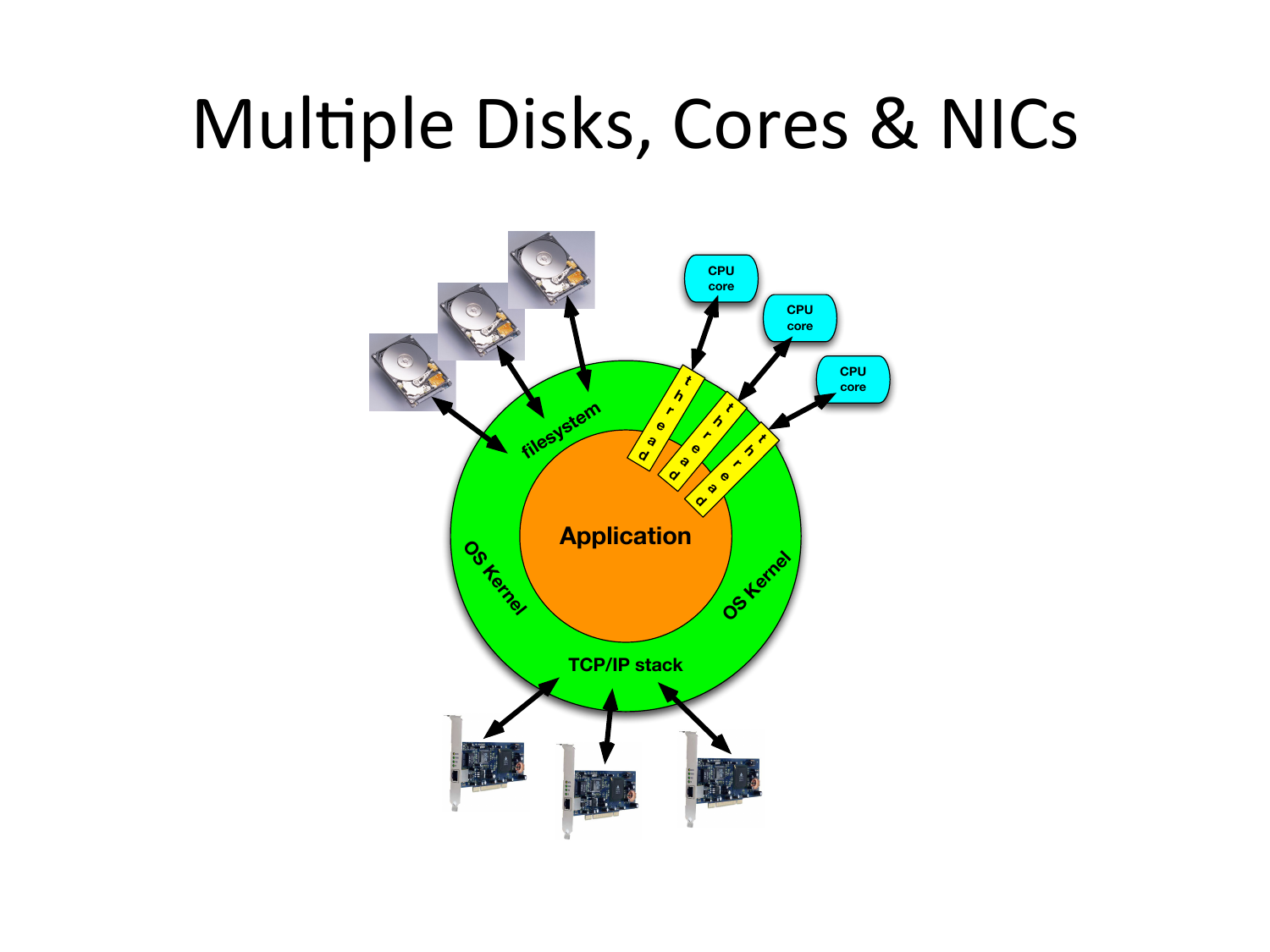#### OpenFlow Topology

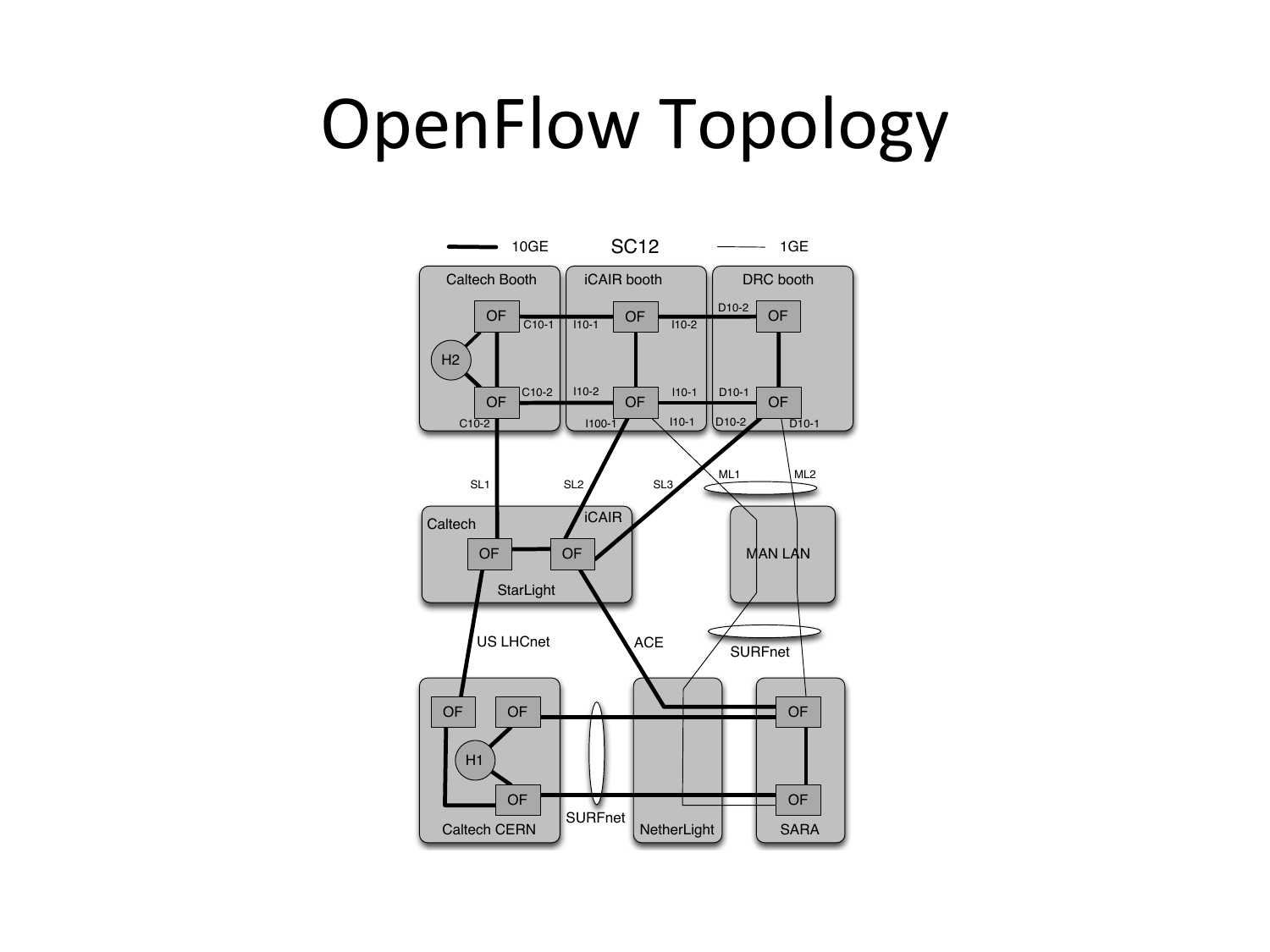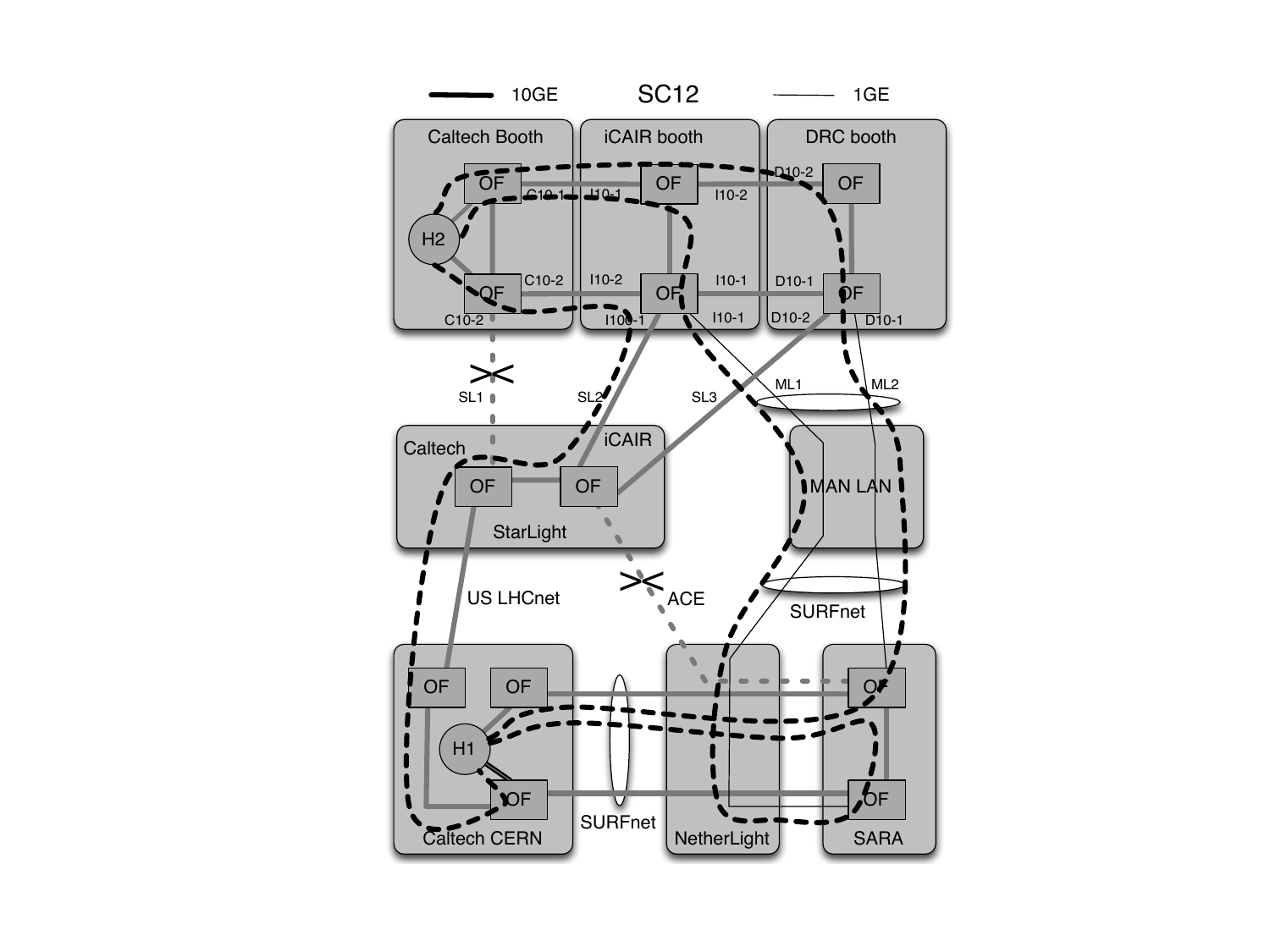### **MPTCP Network Stack**

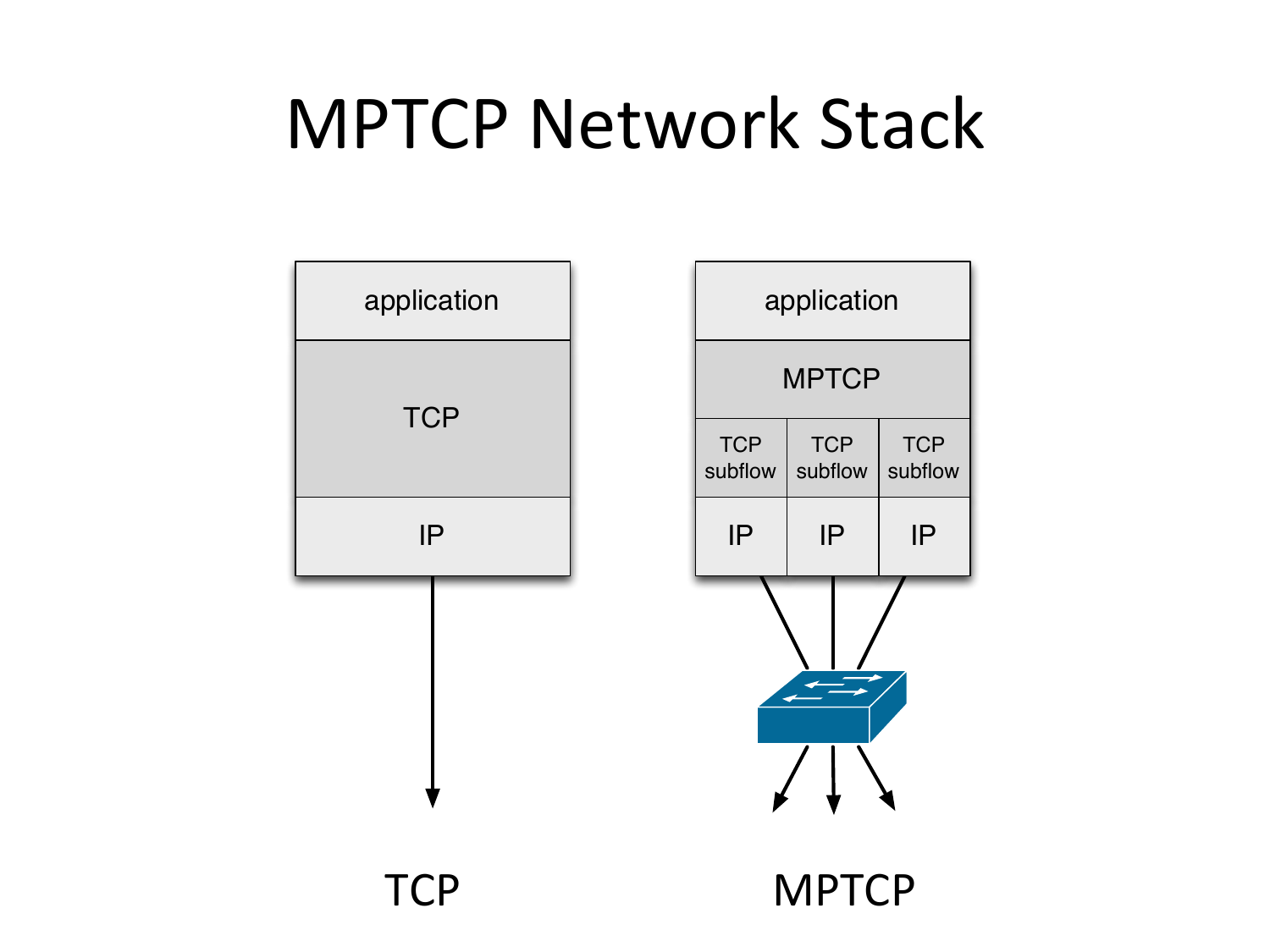## **MPTCP Main Functions**

- Path management
	- IPv4 & IPv6 address negotiation
	- $-$  Setup and tear down of subflows
- Packet scheduling
	- $-$  Split application byte stream into segments
	- $-$  Transmit segments on subflows
- Congestion control
	- Spread load across subflows
	- $-$  Move traffic from one subflow to another in case of congestion or failure